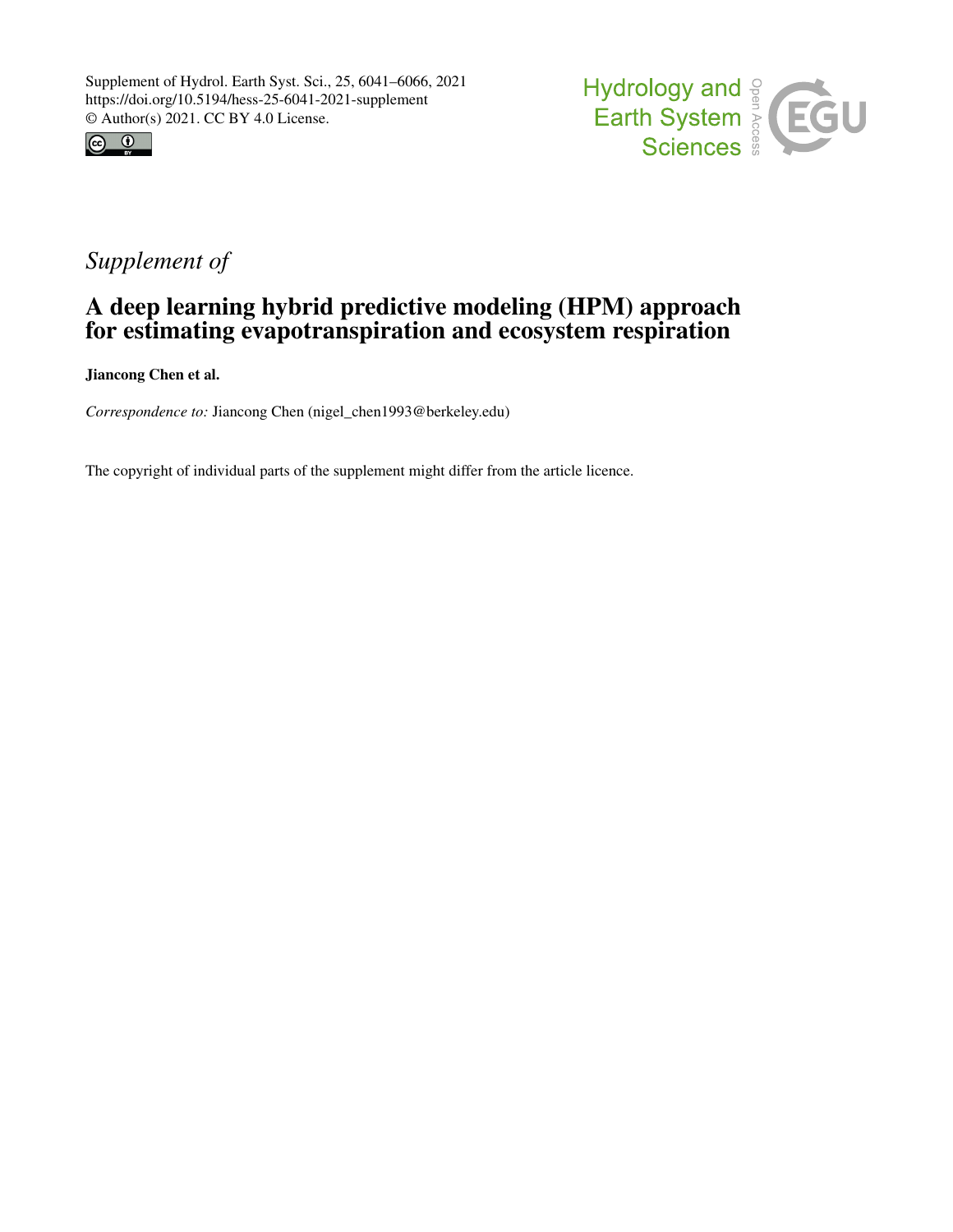### **Supplementary Materials**

### **1. Deep Learning Model Configuration**

| <b>Table S.1 Configuration of Deep-Learning Module</b> |                     |              |                                   |
|--------------------------------------------------------|---------------------|--------------|-----------------------------------|
| Layer                                                  | <b>Output Shape</b> | Parameters # | <b>Note</b>                       |
| LSTM                                                   | [50, 1]             | 11600        |                                   |
| <b>LSTM</b>                                            | [25]                | 7600         |                                   |
| Dropout                                                | $\left[ 25\right]$  |              | $Rate = 0.1$                      |
| Dense                                                  | [8]                 | 208          | L <sub>2</sub> regularizers, 0.01 |
| Dropout                                                | [8]                 |              | $Rate = 0.1$                      |
| Dense                                                  |                     |              | <b>Output Layer</b>               |

**2. CLM performance at US-NR1**



### **ET comparison at US-NR1**

**Figure S1. Comparison of ET estimation from CLM and flux tower measurements at US-NR1. Consistency between CLM estimation and direct measurement from flux tower is observed.** 

**3. Comparison of HPM estimations at the East River Watershed to other studies**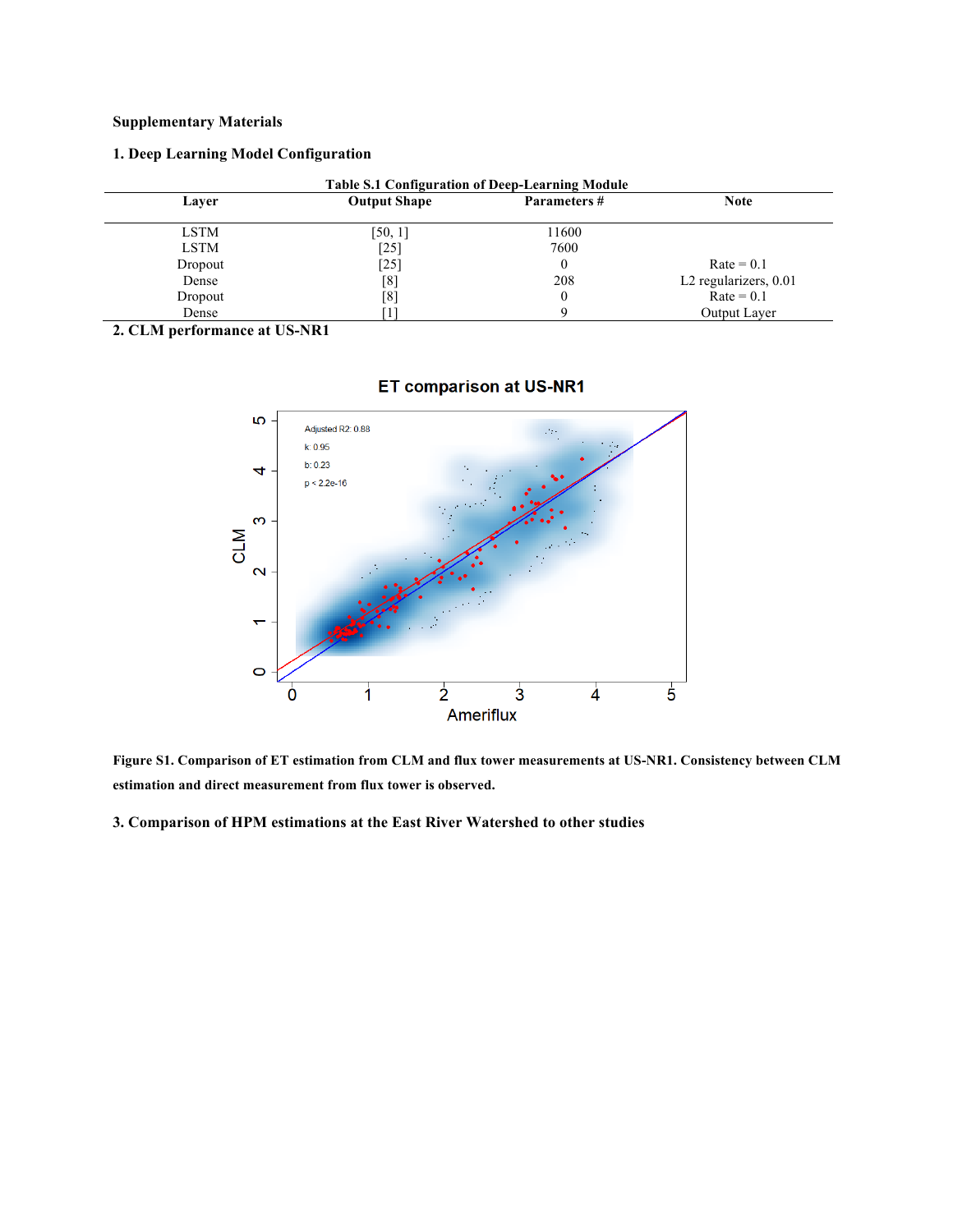

ET estimation from HPM and MODIS at DF1

**Figure S2. Comparison of 8-day averaged ET estimation from HPM and Mu et al. (2013) at deciduous forests site in East River Watershed.**

HPM-based ET estimation at East River Watershed is comparable to Mu et al. (2013), where ET is computed based upon the logic of the Penman-Monteith equation and MODIS remote sensing data (Fig. S2), and the HPM-based  $R_{ECO}$  estimation is comparable to what Berryman et al. (2018) discovered, with growing season  $R_{ECO}$ ranging between 555 to 607  $gCm^{-2}$  and mean growing season  $R_{ECO}$  ranging between 3.01 to 3.30  $gCm^{-2}$ . Annual ET between deciduous forests and evergreen forests are not statistically different, which is similar to Mu et al. (2013). Annual  $R_{ECO}$  differences between evergreen forests and deciduous forests are around 50  $gCm^{-2}$ , which is comparable to Berryman et al. 2018.

#### **3. Distribution of NDVI at the East River Watershed between 2012 and 2015**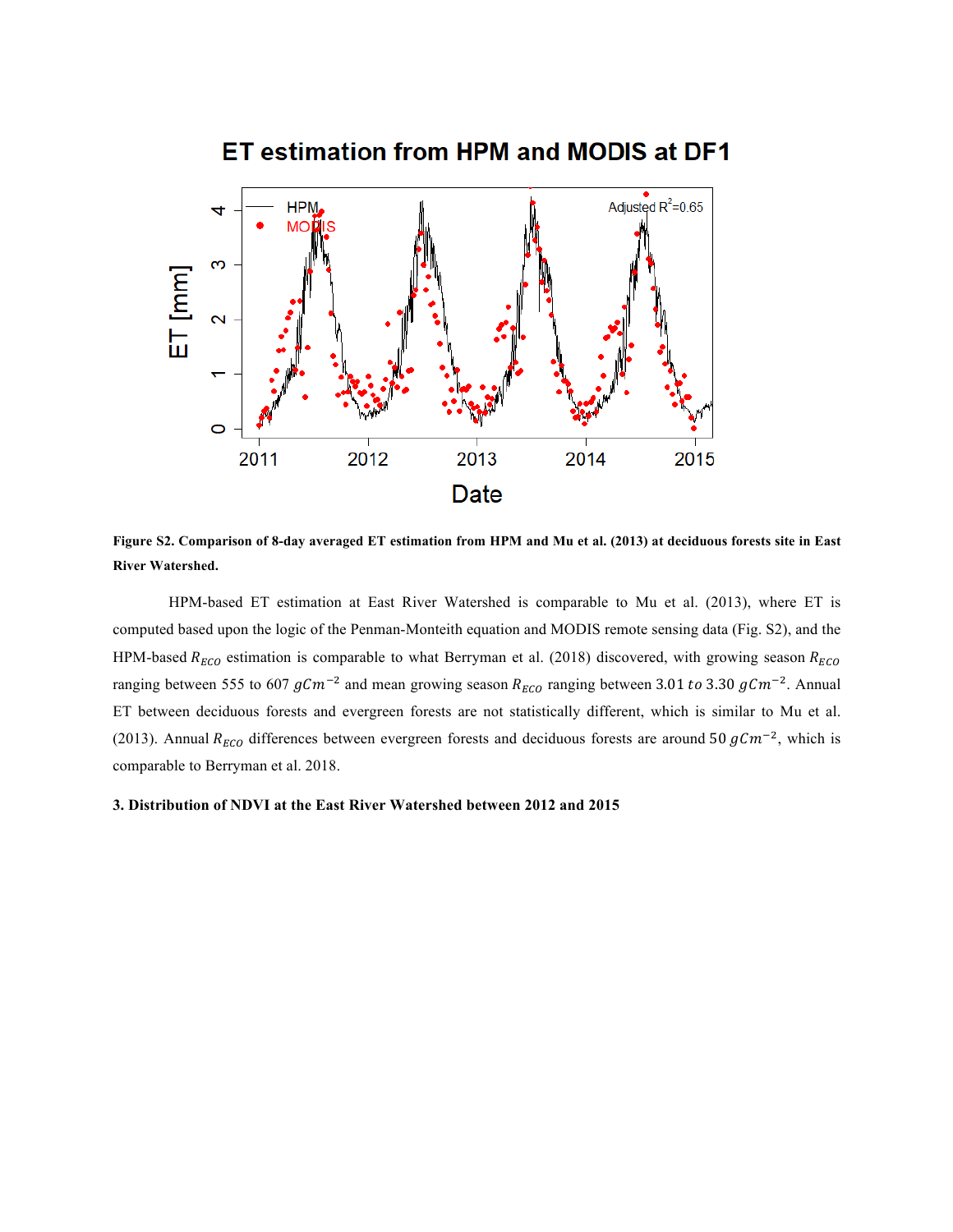

**Figure S3. 2012 and 2015 distribution of NDVI at the East River Watershed** 

**4. Meteorological forcings heterogeneity within East River Watershed and across SNOTEL stations**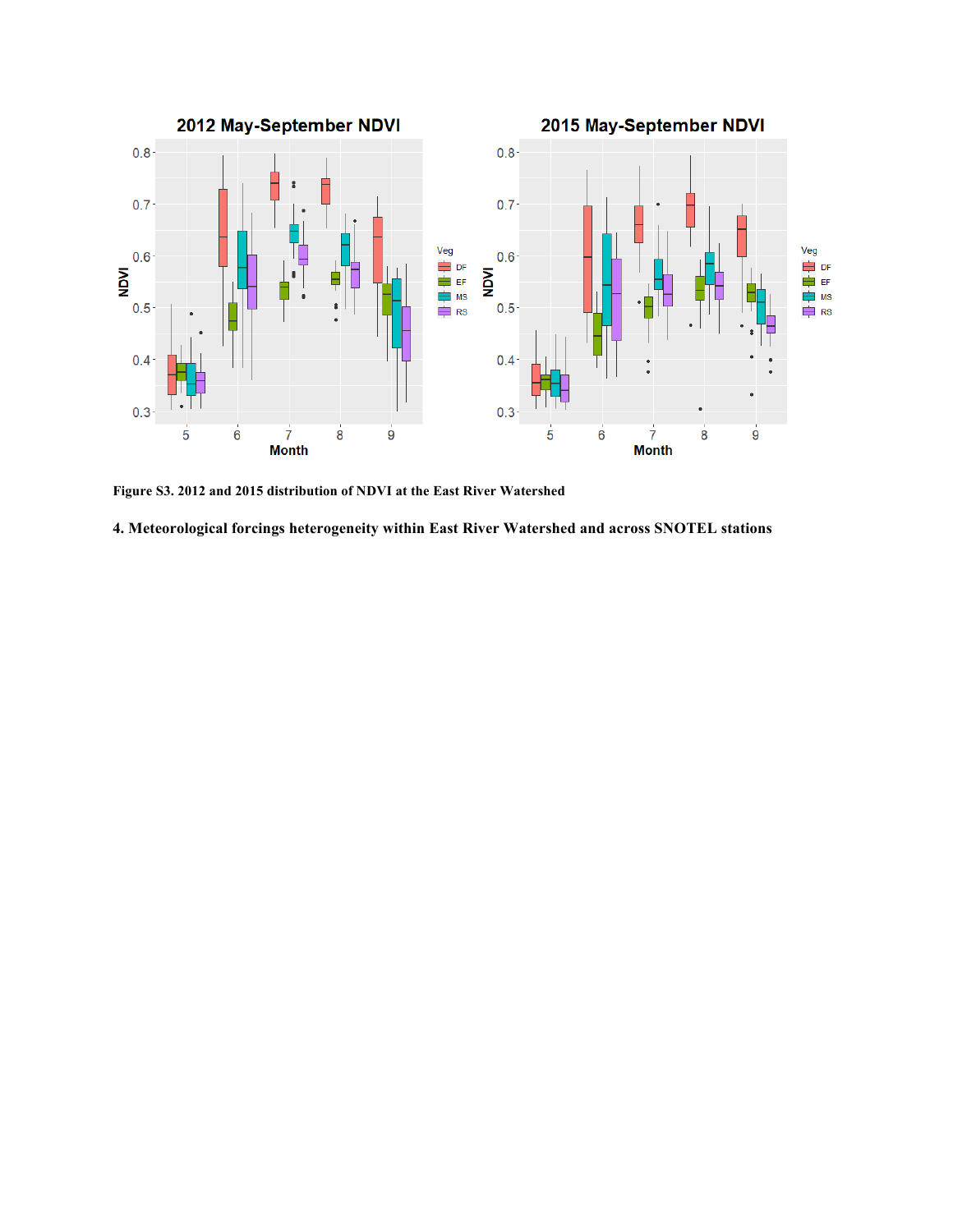

**Figure S4. Meteorological forcings heterogeneity within East River Watersheds (DF1 and EF1, black lines) with DAYMET data and across SNOTEL stations (ER-BT and ER-PK, red lines) with SNOTEL data.**